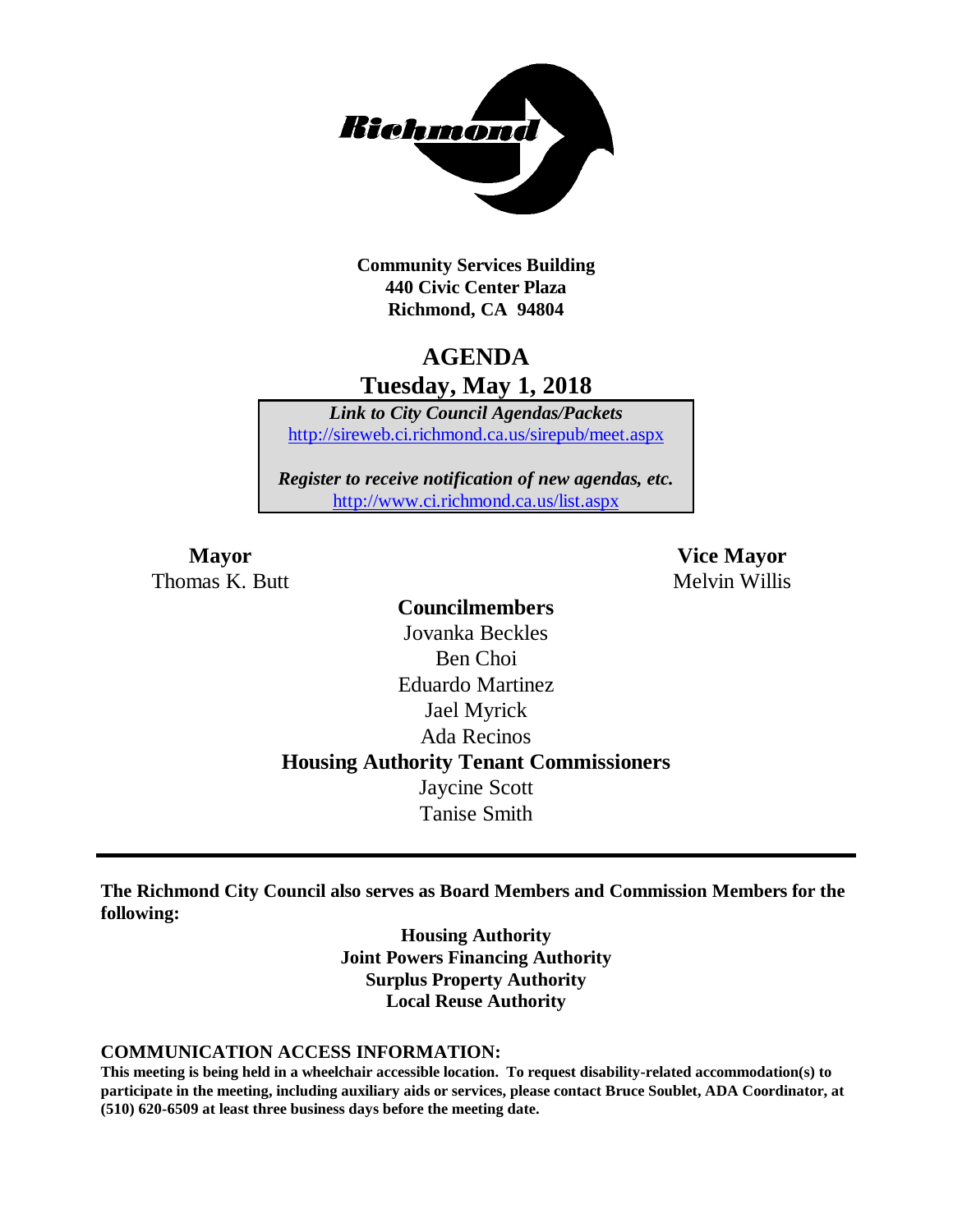# **MEETING PROCEDURES**

The City of Richmond encourages community participation at its City Council meetings and has established procedures that are intended to accommodate public input in a timely and time-sensitive way. As a courtesy to all members of the public who wish to participate in City Council meetings, please observe the following procedures:

**PUBLIC COMMENT ON AGENDA ITEMS:** Anyone who desires to address the City Council on items appearing on the agenda must complete and file a pink speaker's card with the City Clerk **prior** to the City Council's consideration of the item. Once the City Clerk has announced the item, no person shall be permitted to speak on the item other than those persons who have submitted their names to the City Clerk. Your name will be called when the item is announced for discussion. **Each speaker will be allowed up to TWO (2) MINUTES to address the City Council on NON-PUBLIC HEARING items listed on the agenda. Speakers are allowed up to THREE (3) minutes on PUBLIC HEARING items.**

**OPEN FORUM FOR PUBLIC COMMENT:** Individuals who would like to address the City Council on matters not listed on the agenda or on items remaining on the consent calendar may do so under Open Forum. All speakers must complete and file a pink speaker's card with the City Clerk **prior** to the commencement of Open Forum. The amount of time allotted to individual speakers shall be determined based on the number of persons requesting to speak during this item. **The time allocation for each speaker will be as follows:** 15 or fewer speakers, a maximum of 2 minutes; 16 to 24 speakers, a maximum of 1 and one-half minutes; and 25 or more speakers, a maximum of 1 minute.

#### **SPEAKERS ARE REQUESTED TO OCCUPY THE RESERVED SEATS IN THE FRONT ROW BEHIND THE SPEAKER'S PODIUM AS THEIR NAME IS ANNOUNCED BY THE CITY CLERK.**

**CONSENT CALENDAR:** Consent Calendar items are considered routine and will be enacted, approved or adopted by one motion unless a request for removal for discussion or explanation is received from the audience or the City Council. A member of the audience requesting to remove an item from the consent calendar must first complete a speaker's card and file the card with the City Clerk **prior** to the City Council's consideration of Agenda Review. Councilmembers who request to remove an item from the consent calendar must do so during Agenda Review. An item removed from the Consent Calendar may be placed anywhere on the agenda following the City Council's agenda review.

**CONDUCT AT MEETINGS:** Richmond City Council meetings are limited public forums during which the City strives to provide an open, safe atmosphere and promote robust public debate. Members of the public, however, must comply with state law, as well as the City's laws and procedures and may not actually disrupt the orderly conduct of these meetings. The public, for example, may not shout or use amplifying devices, must submit comment cards and speak during their allotted time, may not create a physical disturbance, may not speak on matters unrelated to issues within the jurisdiction of the City Council or the agenda item at hand, and may not cause immediate threats to public safety.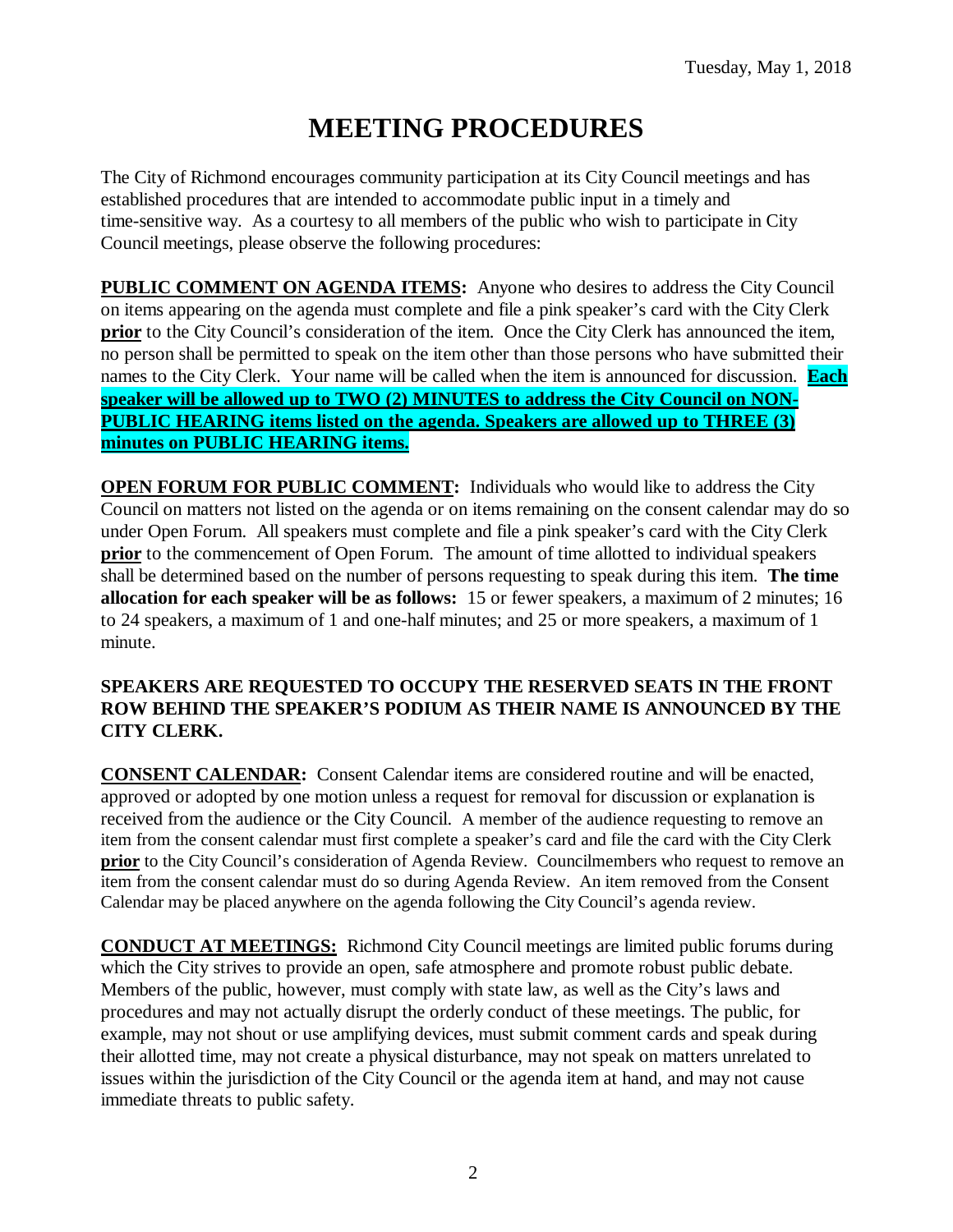**CITY HARASSMENT POLICY:** The City invites public comment and critique about its operations, including comment about the performance of its public officials and employees, at the public meetings of the City Council and boards and commissions. However, discriminatory or harassing comments about or in the presence of City employees, even comments by third parties, may create a hostile work environment, if severe or pervasive. The City prohibits harassment against an applicant, employee, or contractor on the basis of race, religious creed, color, national origin, ancestry, physical disability, medical condition, mental disability, marital status, sex (including pregnancy, childbirth, and related medical conditions), sexual orientation, gender identity, age or veteran status, or any other characteristic protected by federal, state or local law. In order to acknowledge the public's right to comment on City operations at public meetings, which could include comments that violate the City's harassment policy if such comments do not cause an actual disruption under the Council Rules and Procedures, while taking reasonable steps to protect City employees from discrimination and harassment, City Boards and Commissions shall adhere to the following procedures. If any person makes a harassing remark at a public meeting that violates the above City policy prohibiting harassment, the presiding officer of the meeting may, at the conclusion of the speaker's remarks and allotted time: (a) remind the public that the City's Policy Regarding Harassment of its Employees is contained in the written posted agenda; and (b) state that comments in violation of City policy are not condoned by the City and will play no role in City decisions. If any person makes a harassing remark at a public meeting that violates the above City policy, any City employee in the room who is offended by remarks violating the City's policy is excused from attendance at the meeting. No City employee is compelled to remain in attendance where it appears likely that speakers will make further harassing comments. If an employee leaves a City meeting for this reason, the presiding officer may send a designee to notify any offended employee who has left the meeting when those comments are likely concluded so that the employee may return to the meeting. The presiding officer may remind an employee or any council or board or commission member that he or she may leave the meeting if a remark violating the City's harassment policy is made. These procedures supplement the Council Rules and Procedures relating to disruption of orderly conduct at Council meetings.

Any law enforcement officer on duty or whose service is commanded by the presiding officer shall be Sergeant-at-Arms of the Council meetings. He/she, or they, shall carry out all orders and instructions given by the presiding officer for the purpose of maintaining order and decorum at the Council meetings (City Council Rules of Procedure and Order Section III F, RMC Section 2.12.030).

**\*\*\*\*\*\*\*\*\*\*\*\*\*\*\*\*\*\*\*\*\*\*\*\*\*\*\*\*\*\*\*\*\*\*\*\*\*\*\*\*\*\*\*\*\*\*\*\*\*\*\*\*\*\*\*\*\*\***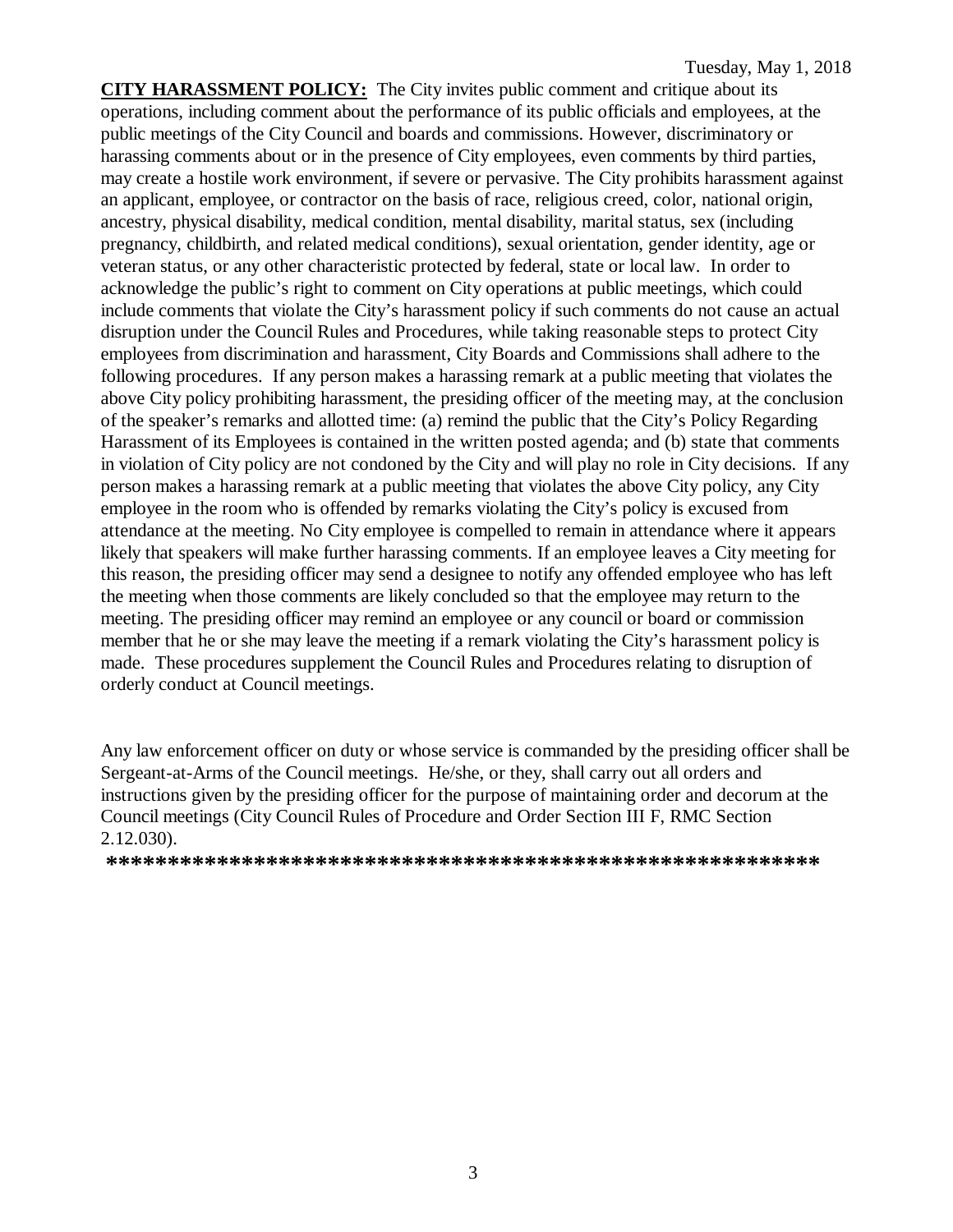## **OPEN SESSION TO HEAR PUBLIC COMMENT BEFORE CLOSED SESSION**

5:30 p.m.

### **A. ROLL CALL**

#### **B. PUBLIC COMMENT BEFORE CLOSED SESSION**

#### **C. ADJOURN TO CLOSED SESSION**

## **CLOSED SESSION**

Shimada Room of the Community Services Building

#### **CITY COUNCIL**

CONFERENCE WITH LEGAL COUNSEL - EXISTING LITIGATION (Subdivision [a] of Government Code Section 54956.9):

City of Richmond vs Chevron

CONFERENCE WITH REAL PROPERTY NEGOTIATOR (Government Code Section 54956.8):

Property: Port of Richmond Riggers Loft Agency negotiators: Bill Lindsay and Jim Matzorkis Negotiating party: Riggers Loft Wine Company Under negotiation: Price and terms of payment

PUBLIC EMPLOYEE APPOINTMENT (Government Code Section 54957.6):

Title: City Manager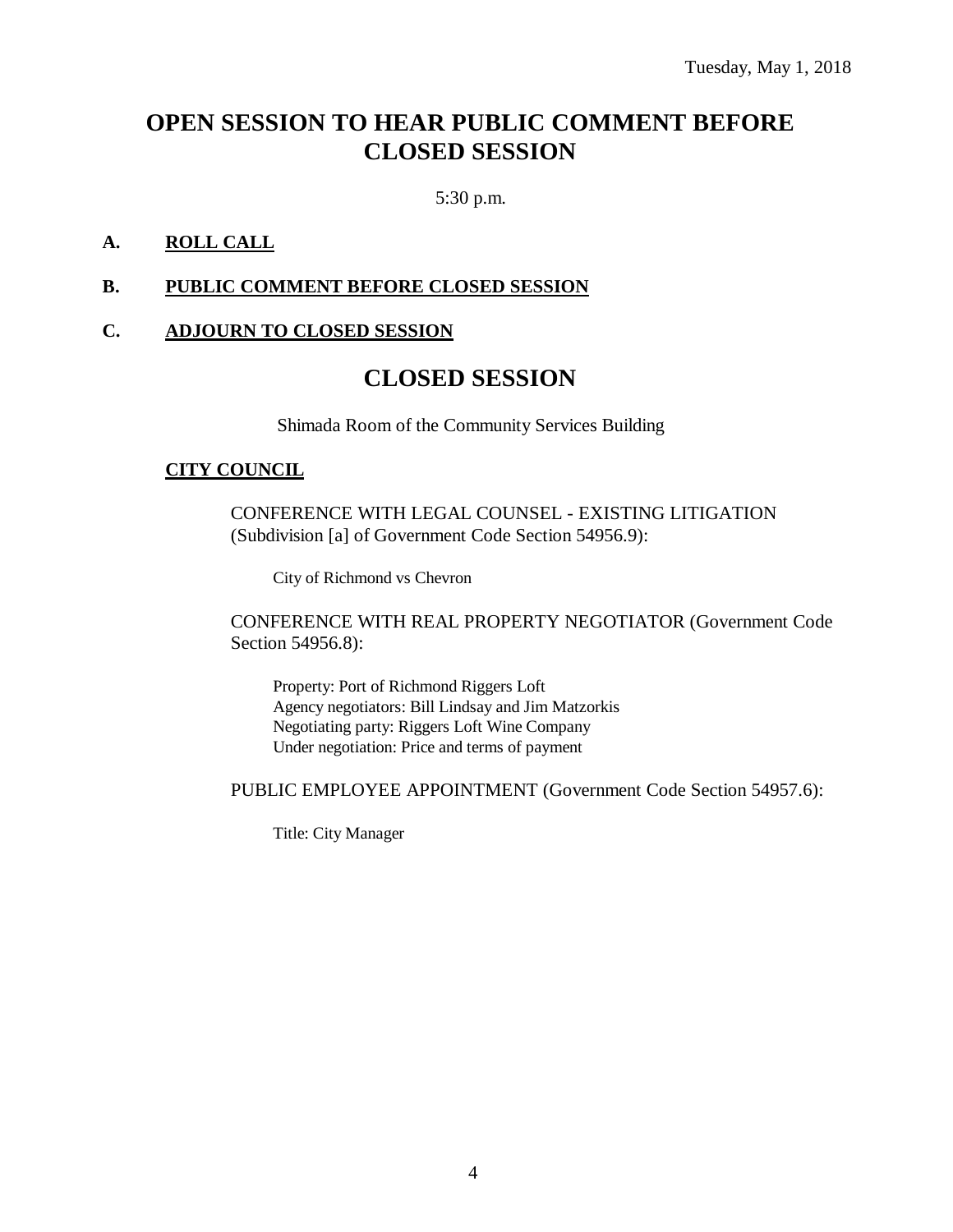## **REGULAR MEETING OF THE SUCCESSOR AGENCY TO THE RICHMOND COMMUNITY REDEVELOPMENT AGENCY AND RICHMOND CITY COUNCIL**

6:30 p.m.

- **A. PLEDGE TO THE FLAG**
- **B. ROLL CALL**
- **C. STATEMENT OF CONFLICT OF INTEREST**
- **D. AGENDA REVIEW**
- **E. REPORT FROM THE CITY ATTORNEY OF FINAL DECISIONS MADE DURING CLOSED SESSION**
- **F. REPORT FROM THE CITY MANAGER**
- **G. OPEN FORUM FOR PUBLIC COMMENT**

#### **H. SUCCESSOR AGENCY TO THE RICHMOND COMMUNITY REDEVELOPMENT AGENCY CONSENT CALENDAR**

- **H-1.** APPROVE a contract with Masayuki Nagase to design, fabricate and install public art at the site adjacent to the Officer Bradley A. Moody Memorial Underpass, in an amount not to exceed \$369,000, and with a term beginning April 1, 2018, and ending December 31, 2019 - Library and Cultural Services (Katy Curl 620-6554/Michele Seville 620-6952).
- **H-2.** APPROVE a contract with Regina Almaguer to perform project management services for the public art project at the Officer Bradley A. Moody Memorial Underpass, in an amount not to exceed \$41,738, and with a term from January 2, 2018, to December 31, 2019 - Library and Cultural Services (Katy Curl 629- 6554/Michele Seville 620-6952).

## **I. CITY COUNCIL CONSENT CALENDAR**

**I-1.** APPROVE a contract with NIAD Art Center to support ongoing arts programs and collaborations with the City, in an amount not to exceed \$55,000 and with a term from February 27, 2018, to February 27, 2019 - Library and Cultural Services (Katy Curl 620-6554/Michele Seville 620-6952).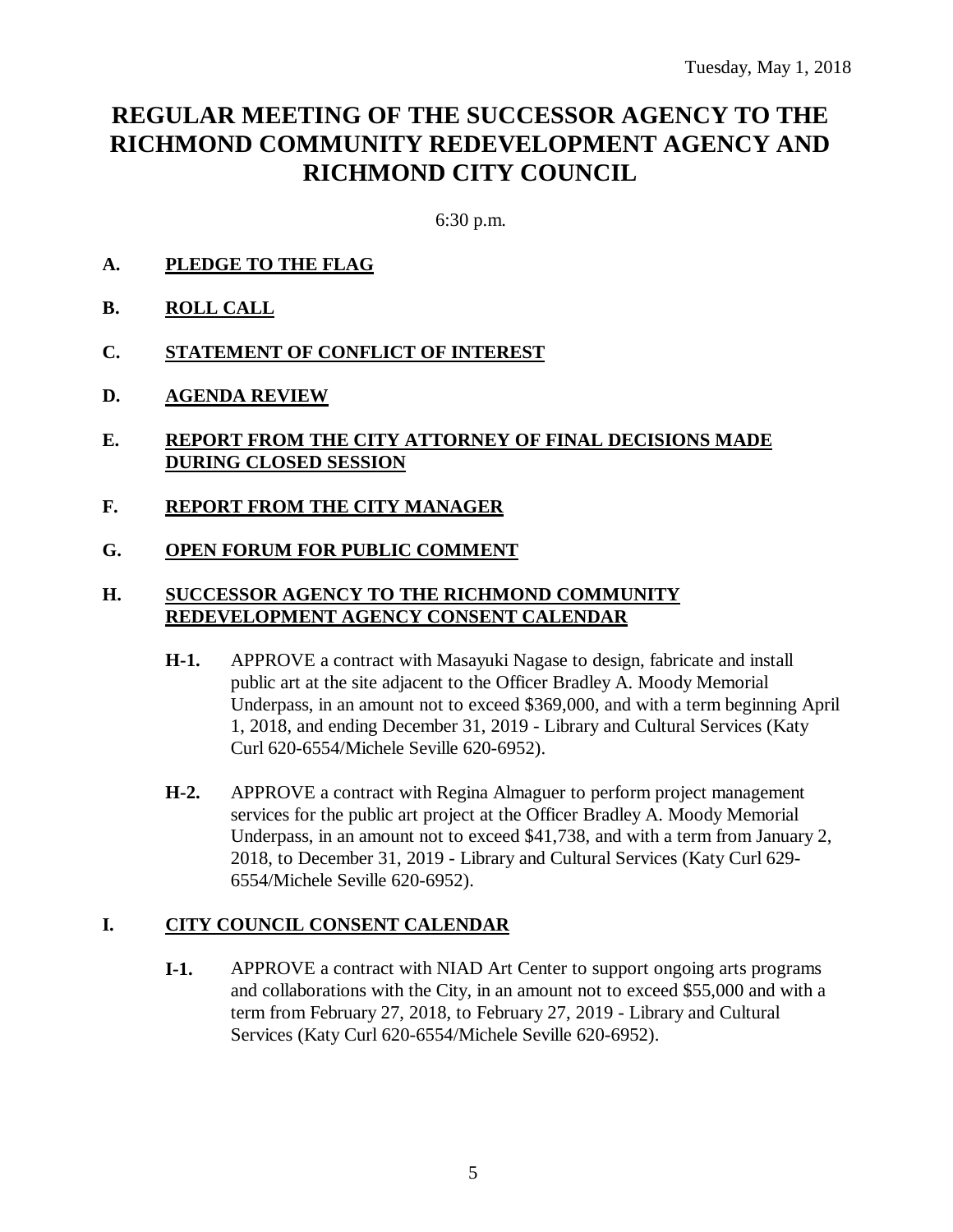- **I-2.** APPROVE a contract with East Bay Center for the Performing Arts (EBCPA) to support ongoing arts programs and collaborations with the City in an amount not to exceed \$55,000, and for a term from February 27, 2018, to February 27, 2019 - Library and Cultural Services (Katy Curl 620-6554/Michele Seville 620-6952).
- **I-3.** RECEIVE the monthly report on Point Molate activities for the month of March 2018 - City Manager's Office (Bill Lindsay/Craig Murray 620-6512).
- **I-4.** ACCEPT a \$100,000 subrecipient grant from the University of California, Berkeley awarded by the Robert Wood Johnson Foundation, APPROPRIATE these grant funds, and AUTHORIZE the city manager to execute a grant subagreement with the Regents of the University of California with a term ending August 31, 2019 - City Manager's Office (Shasa Curl/Gabino Arredondo 620- 6606).
- **I-5.** APPROVE a grant-funded construction agreement with SmartWAVE Technologies, LLC to install public broadband network serving Nevin Plaza, Triangle Court, and Friendship Manor, as well as several other community sites within the Iron Triangle neighborhood, in an amount not to exceed \$303,111 -Information Technology Department (Sue Hartman 620-6874).
- **I-6.** ADOPT a resolution authorizing service contracts with six architectural firms (Gutierrez/Associates, Oakland; Fog Studio, El Cerrito; Mark Albertson, Petaluma; Oakley & Oakley, Antioch; Ware Associates; Richmond; and LCA Architect, Walnut Creek) for as-needed architectural services in an amount not to exceed \$600,000 per firm over a three-year period plus options for two-year extensions - Engineering and Capital Improvement Projects Department (Yader A. Bermudez 774-6300).
- **I-7.** ADOPT a resolution authorizing the city manager, or their designee, to execute agreements with the California Department of Transportation - Engineering and Capital Improvement Projects Department (Yader Bermudez 774-6300/Tawfic Halaby 621-1612).
- **I-8.** ADOPT a resolution approving an equipment lease-purchase agreement with Holman Capital Corporation; and APPROVE the purchase of one tiller truck from Smeal Fire Apparatus Co. in an amount not to exceed \$1,240,000; and two Type I pumpers from Hi-Tech EVS in an amount not to exceed \$1,460,000 for a total purchase price not to exceed \$2,700,000 - Finance and Fire Departments (Belinda Warner 620-6740/Adrian Sheppard 307-8041).
- **I-9.** REVIEW the revised Cash Reserve Policy and ADOPT a resolution approving the revised policy, increasing the minimum balance from 7% to 15% of annual expenditures - Finance Department (Belinda Warner 620-6740/Markisha Guillory 620-5434).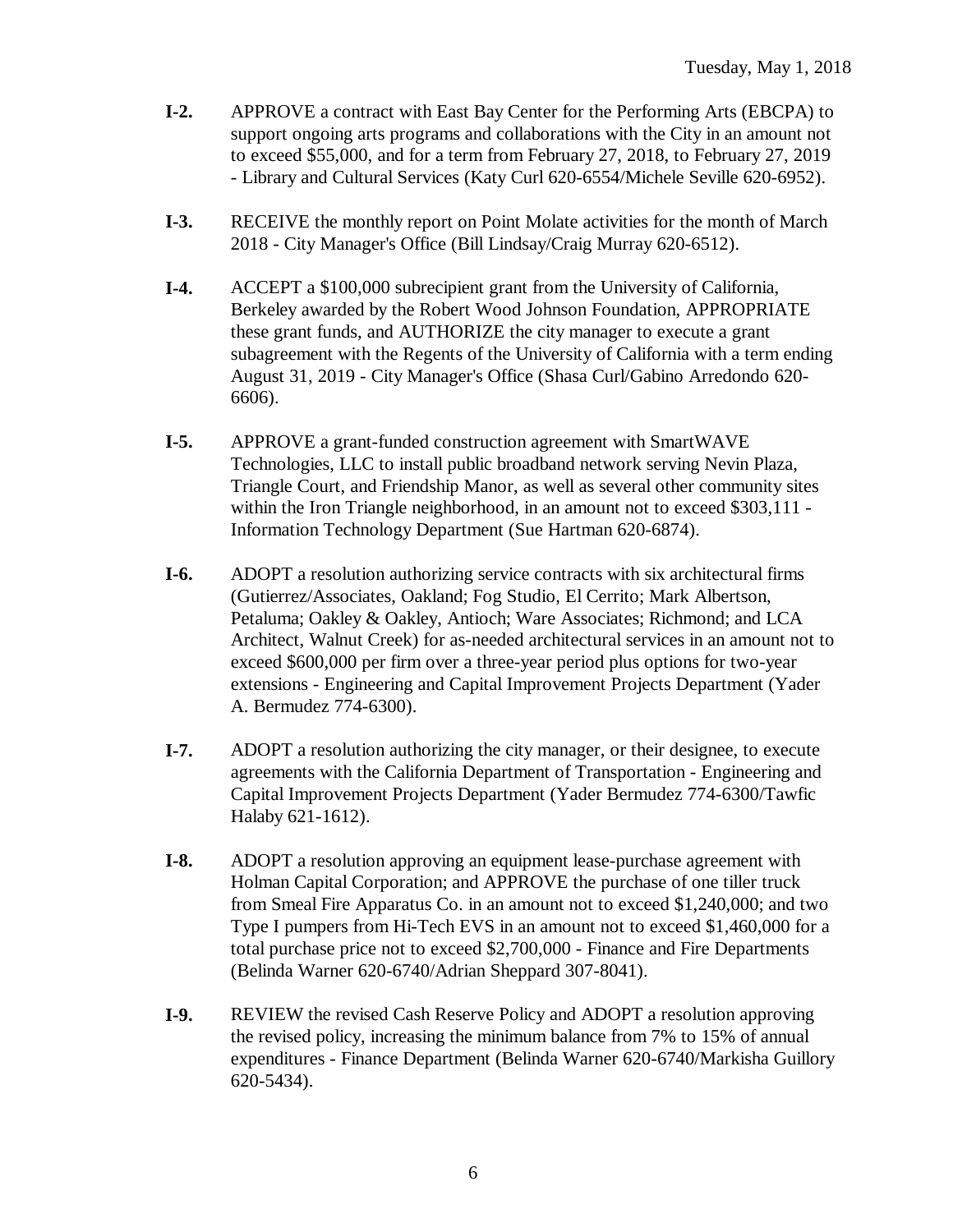- **I-10.** ACKNOWLEDGE receipt of the first drafts of the Fiscal Year 2018-19 Annual Operating Budget and the Years 2018-23 Five-Year Capital Improvement Budget, and establish the review process and schedule for their review and adoption - Finance Department (Belinda Warner 620-6740/Markisha Guillory 620-5434).
- **I-11.** RECEIVE the City's Investment and Cash Balance Report for the month of March 2018 - Finance Department (Belinda Warner 620-6740/Stacie Plummer 620-6930).
- **I-12.** PROCLAMATION declaring May 2018 as Bike Month in the City of Richmond Office of the Mayor (Mayor Tom Butt 620-6503).
- **I-13.** APPROVE a legal services agreement with Shartsis Friese, LLP for as-needed specialized legal services and advice regarding the disposition (sale/lease) of the General Warehouse, in an amount not to exceed \$100,000, with a term expiration of June 30, 2020, and with funding of up to \$75,000 to be provided by the prospective buyer/tenant - Port Department (Jim Matzorkis 620-6784).
- **I-14.** ADOPT an ordinance (second reading) amending Richmond Municipal Code (RMC) Chapter 12.18, Discharges to the Wastewater Treatment System, relating to the Fats, Oil and Grease (FOG) Program, to enhance grease removal device requirements and to add enforcement provisions - Water Resource Recovery Department (Ryan Smith 620-5486/Joanne Le 620-6540).
- **I-15.** APPROVE Contract Amendment No. 1 with R3 Consulting Group to continue assisting the City in the five-year compliance review of the conditional use permit for the Bulk Materials Processing Center and associated facilities, in an amount not to exceed \$76,000, for a term ending June 30, 2020 - Planning and Building Services Department (Richard Mitchell 620-6706).
- **I-16.** AUTHORIZE the Port to enter into a one-year lease, with four options to extend for one year, with Pio Trucking Company for their use of property at Terminal 4, with annual revenue to the Port of Richmond in the amount of \$72,718 - Port Department (Jim Matzorkis 215-4600).
- **I-17.** APPROVE an amendment to the contract with Boudreau Associates, LLC to support dredging of berths 7 and 8 of the Point Potrero Marine Terminal and the Marina Bay Yacht Harbor entrance channel, increasing the amount by \$40,000 for a total contract amount of \$135,000 - Port Department (Jim Matzorkis 215- 4600).
- **I-18.** APPROVE actions to update the Economic Development Commission: APPOINT Demnlus Johnson III, reappointment, seat #1, term expiration date March 30, 2021, Brandon Evans, reappointment, seat #2, term expiration date of March 30, 2021, and Burgundie Spears, reappointment, seat #10, term expiration date March 30, 2021 - Office of the Mayor (Mayor Tom Butt 620-6503).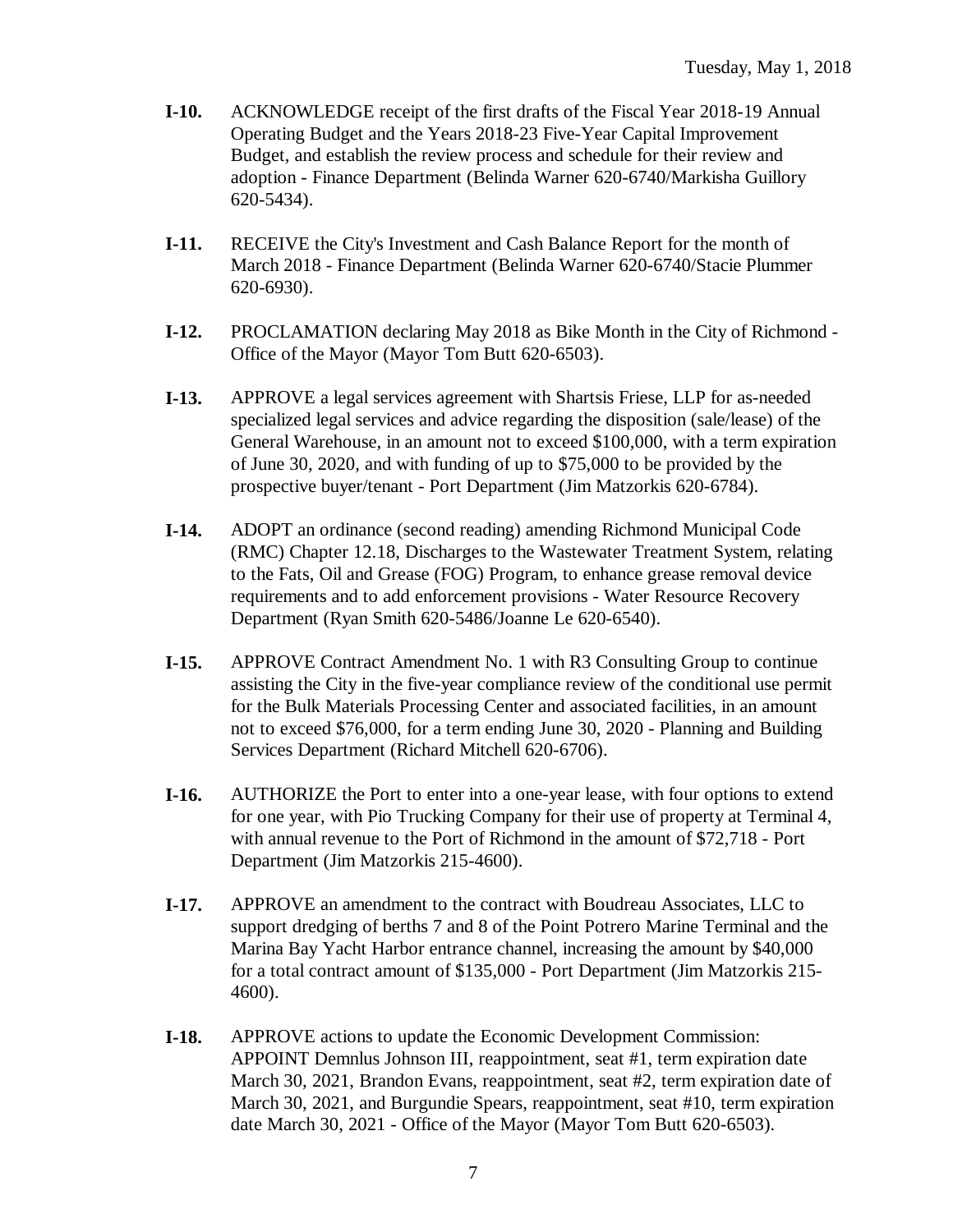- **I-19.** APPROVE appointments to the Environmental and Community Investment Agreement (ECIA) Grant Review Ad Hoc Committee: APPOINT Lisa Stephenson-Johnson, reappointment, seat #1, term expiration date March 31, 2020, Carol Hegstrom, reappointment, seat #2, term, expiration date March 31, 2020, Lidia Perdomo, reappointment, seat #4, term expiration date March 31, 2020, and Monica Lazo, reappointment, seat #5, term expiration date March 31, 2020 - Office of the Mayor (Mayor Tom Butt 620-6503).
- **I-20.** APPROVE actions to update the Human Rights Human Relations Commission; APPOINT Jan Mignone, reappointment, seat #9, term expiration date March 30, 2021 - Office of the Mayor (Mayor Tom Butt 620-6503).
- **I-21.** APPROVE actions to update the Recreation and Parks Commission; APPOINT Payal Patel, reappointment, seat #3, term expiration date April 28, 2021 - Office of the Mayor (Mayor Tom Butt 620-6503).

## **J. PUBLIC HEARINGS**

**J-1.** HOLD a public hearing on the appeal of the Planning Commission's conditional approval of the Anaviv CUP Amendment (PLN17-572); and ADOPT a resolution affirming the Planning Commission's conditional approval - Planning and Building Services Department (Richard Mitchell 620-6706).

### **K. ORDINANCES**

- **K-1.** INTRODUCE an ordinance (first reading) amending Chapter 11.102 of the Richmond Municipal Code entitled Relocation Requirements for Tenants of Residential Rental Units; and ADOPT a resolution concerning relocation payment requirements for tenants of residential rental units - City Manager's Office (Bill Lindsay 620-6512).
- **K-2.** INTRODUCE an ordinance (first reading) amending Richmond Municipal Code Chapter 9.17 Food Ware Ordinance to update the disposable food ware regulations and prohibit the use, distribution or sale of plastic straws and plastic stirrers by retail establishments, food providers, transient lodging establishments, and the city government - Office of Mayor Tom Butt (Tom Butt 620-6503).

## **L. COUNCIL AS A WHOLE**

**L-1.** REVIEW the proposed Sanctuary City Contracting resolution and the Investment Ordinance and PROVIDE direction to staff to prepare the resolution for adoption and agendize the ordinance for a first reading at the next City Council meeting - Councilmembers Jovanka Beckles (620-6568) and Ada Recinos (620-5431).

#### **M. REPORTS OF OFFICERS: REFERRALS TO STAFF, AND GENERAL REPORTS (INCLUDING AB 1234 REPORTS)**